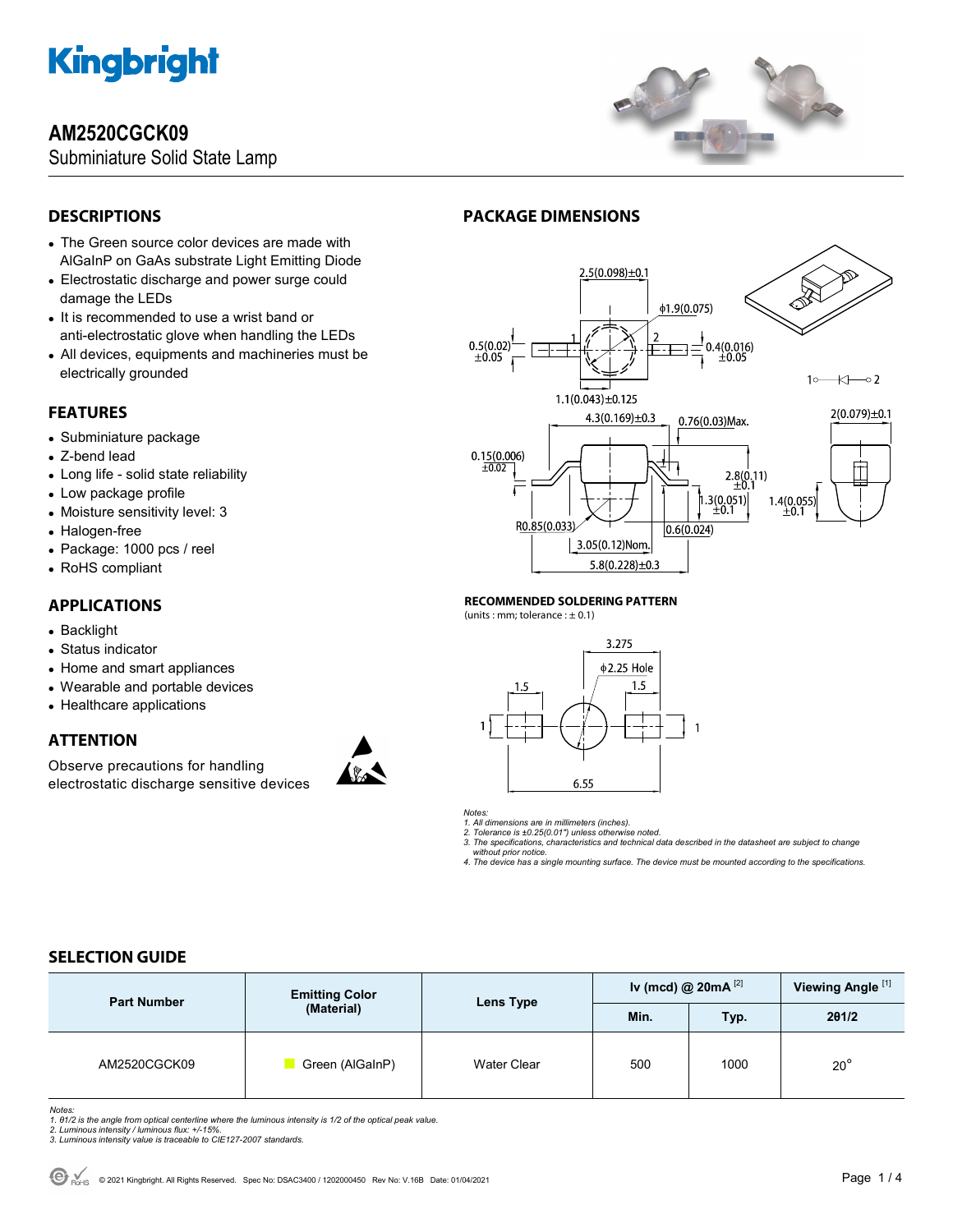#### **ELECTRICAL / OPTICAL CHARACTERISTICS at T<sub>A</sub>=25°C**

| <b>Parameter</b>                                                                           | Symbol               |                       | Value                    |                          | <b>Unit</b>           |
|--------------------------------------------------------------------------------------------|----------------------|-----------------------|--------------------------|--------------------------|-----------------------|
|                                                                                            |                      | <b>Emitting Color</b> | Typ.                     | Max.                     |                       |
| Wavelength at Peak Emission $I_F$ = 20mA                                                   | $\lambda_{\rm peak}$ | Green                 | 574                      | $\overline{\phantom{0}}$ | nm                    |
| Dominant Wavelength $I_F = 20mA$                                                           | $\lambda_{dom}$ [1]  | Green                 | 570                      | $\overline{\phantom{a}}$ | nm                    |
| Spectral Bandwidth at 50% $\Phi$ REL MAX<br>$I_F = 20mA$                                   | Δλ                   | Green                 | 20                       | $\overline{\phantom{a}}$ | nm                    |
| Capacitance                                                                                | C                    | Green                 | 15                       | $\overline{a}$           | pF                    |
| Forward Voltage $I_F$ = 20mA                                                               | $V_F$ <sup>[2]</sup> | Green                 | 2.1                      | 2.5                      | v                     |
| Reverse Current ( $V_R$ = 5V)                                                              | $I_{R}$              | Green                 | $\overline{\phantom{a}}$ | 10                       | μA                    |
| Temperature Coefficient of $\lambda_{peak}$<br>$I_F = 20$ mA, -10°C $\le T \le 85$ °C      | $TC_{\lambda peak}$  | Green                 | 0.12                     | $\overline{\phantom{a}}$ | $nm$ <sup>o</sup> $C$ |
| Temperature Coefficient of $\lambda_{\text{dom}}$<br>$I_F$ = 20mA, -10°C $\le T \le 85$ °C | $TC_{\lambda dom}$   | Green                 | 0.08                     | $\overline{a}$           | $nm$ <sup>o</sup> $C$ |
| Temperature Coefficient of $V_F$<br>$I_F$ = 20mA, -10°C $\leq T \leq 85$ °C                | $TC_V$               | Green                 | $-1.9$                   | $\overline{\phantom{a}}$ | $mV$ °C               |

*Notes:* 

1. The dominant wavelength (λd) above is the setup value of the sorting machine. (Tolerance λd : ±1nm. )<br>2. Forward voltage: ±0.1V.<br>3. Wavelength value is traceable to CIE127-2007 standards.<br>4. Excess driving current and

#### **ABSOLUTE MAXIMUM RATINGS at T<sub>A</sub>=25°C**

| Parameter                                    | Symbol                   | <b>Value</b>   | <b>Unit</b> |
|----------------------------------------------|--------------------------|----------------|-------------|
| Power Dissipation                            | $P_D$                    | 75             | mW          |
| Reverse Voltage                              | $V_R$                    | 5              | V           |
| Junction Temperature                         | $T_j$                    | 115            | $^{\circ}C$ |
| <b>Operating Temperature</b>                 | $T_{op}$                 | $-40$ to $+85$ | $^{\circ}C$ |
| Storage Temperature                          | $T_{\text{stg}}$         | $-40$ to $+85$ | $^{\circ}C$ |
| <b>DC Forward Current</b>                    | IF.                      | 30             | mA          |
| Peak Forward Current                         | $I_{FM}$ <sup>[1]</sup>  | 150            | mA          |
| Electrostatic Discharge Threshold (HBM)      | $\overline{\phantom{a}}$ | 3000           | $\vee$      |
| Thermal Resistance (Junction / Ambient)      | $R_{th}$ JA $^{[2]}$     | 620            | °C/W        |
| Thermal Resistance (Junction / Solder point) | $R_{th}$ JS $^{[2]}$     | 500            | °C/W        |

Notes:<br>1. 1/10 Duty Cycle, 0.1ms Pulse Width.<br>2. R<sub>th JA</sub> ,R<sub>th JS</sub> Results from mounting on PC board FR4 (pad size ≥ 16 mm<sup>2</sup> per pad).<br>3. Relative humidity levels maintained between 40% and 60% in production area are re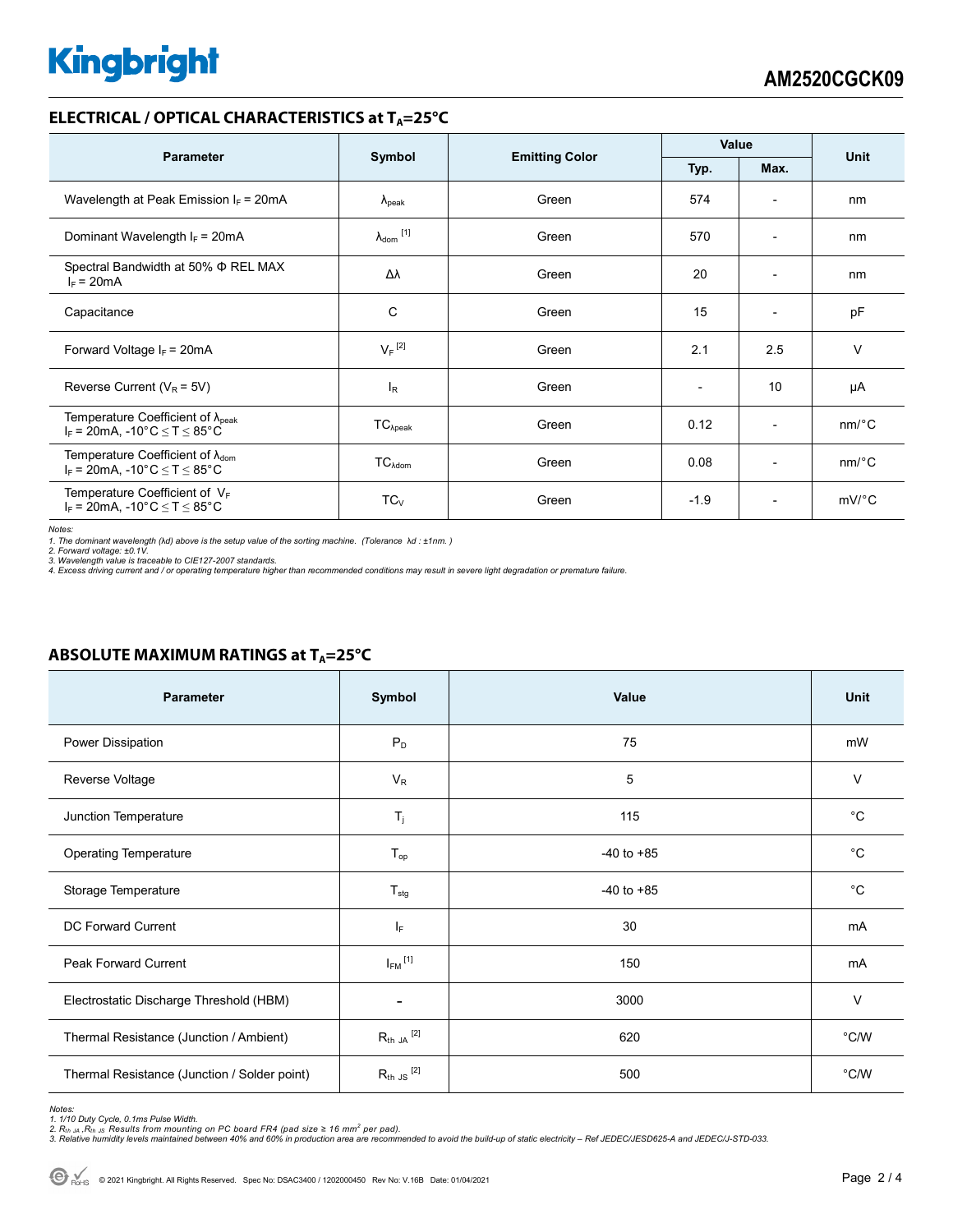### **TECHNICAL DATA**



#### **SPATIAL DISTRIBUTION**



**GREEN** 



#### **REFLOW SOLDERING PROFILE for LEAD-FREE SMD PROCESS**



*Notes:* 

- *1. Don't cause stress to the LEDs while it is exposed to high temperature.*
- 
- *2. The maximum number of reflow soldering passes is 2 times. 3. Reflow soldering is recommended. Other soldering methods are not recommended as they might cause damage to the product.*

-40 -20 0 20 40 60 80 100 Ambient temperature (°C) Luminous intensity normalised at





**TAPE SPECIFICATIONS** (units : mm)



**REEL DIMENSION** (units : mm)